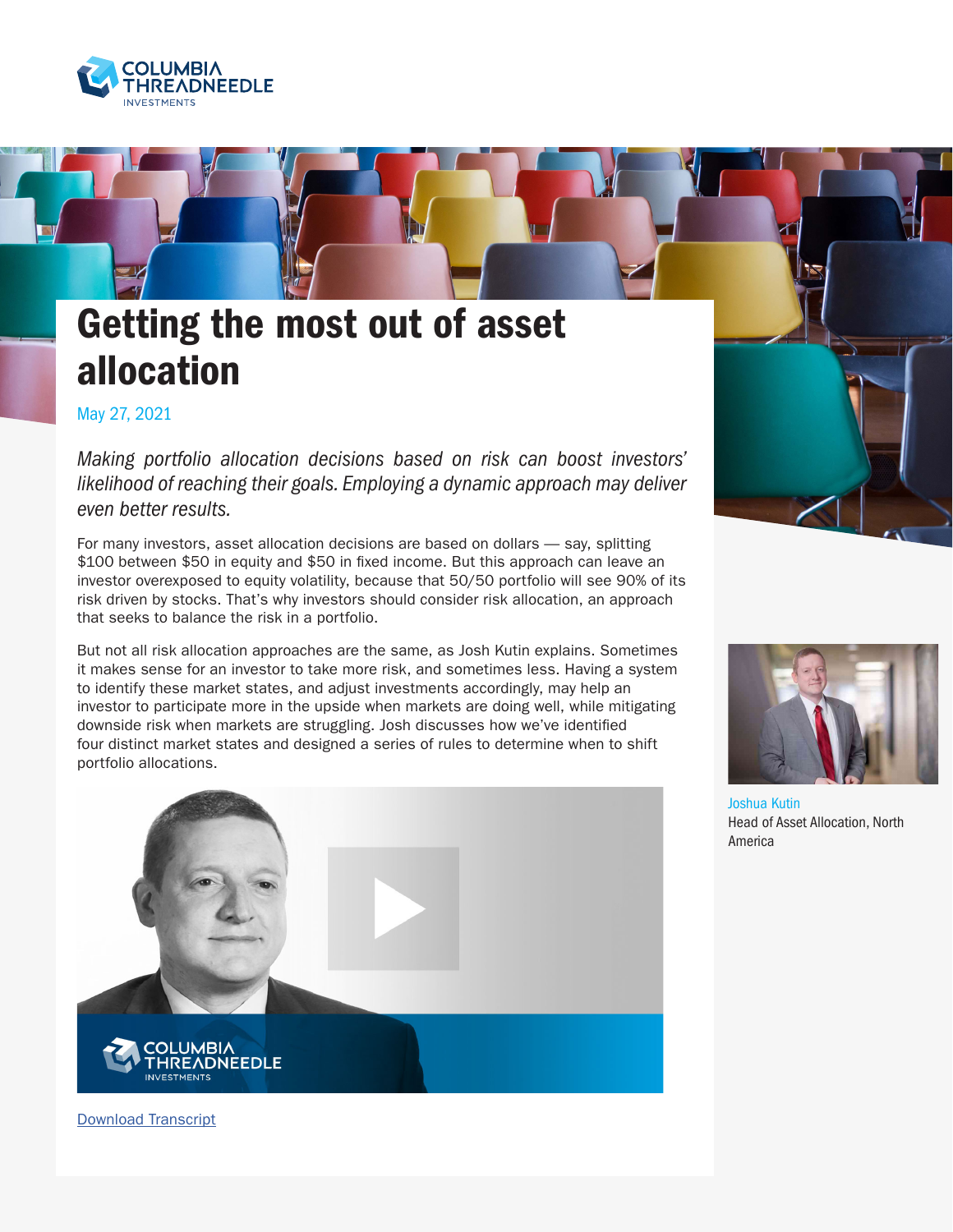

## DISCLOSURES

Adaptive risk allocation does not guarantee a profit or protect against loss.